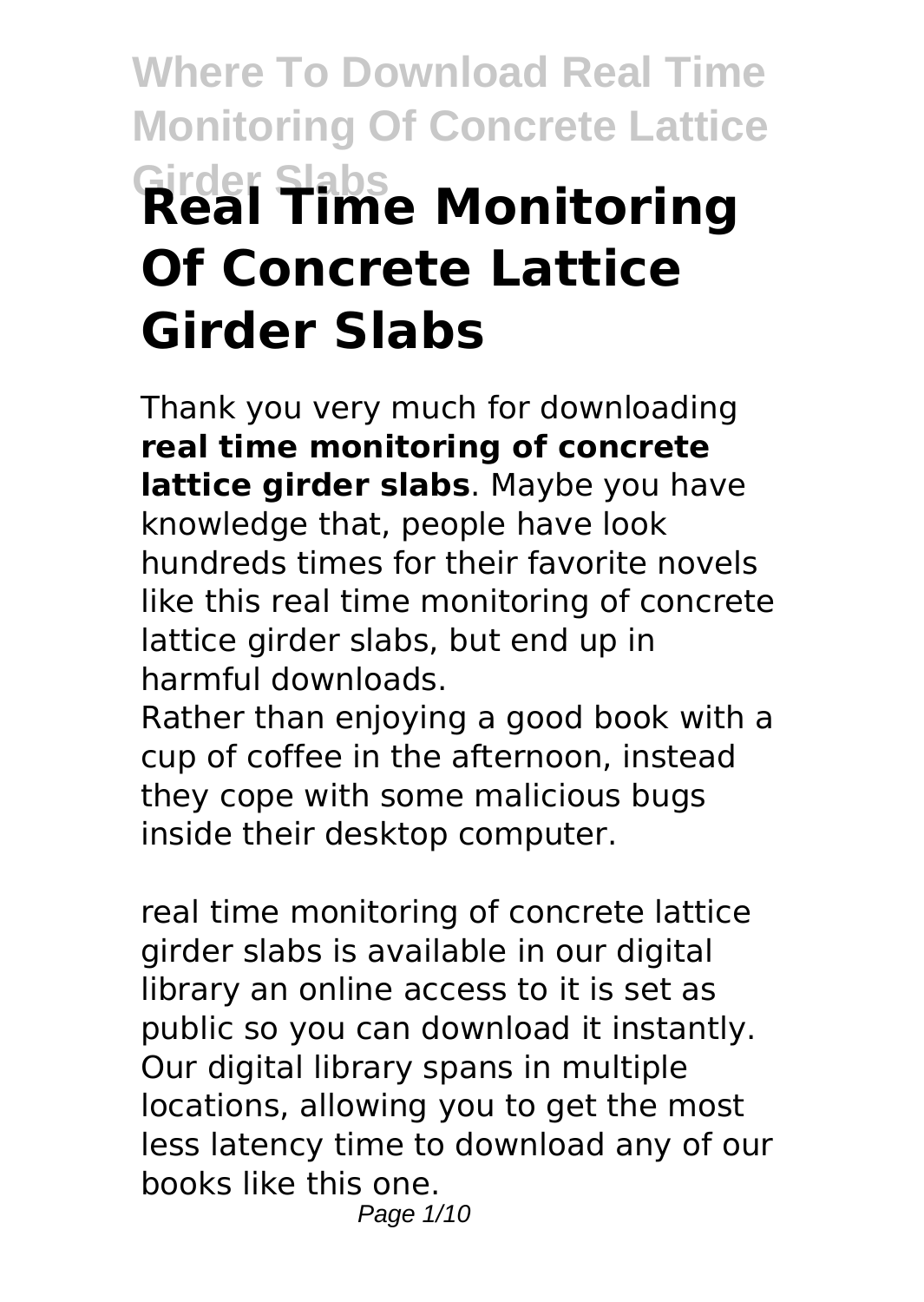**Where To Download Real Time Monitoring Of Concrete Lattice Girder Slabs** Kindly say, the real time monitoring of concrete lattice girder slabs is universally compatible with any devices to read

The time frame a book is available as a free download is shown on each download page, as well as a full description of the book and sometimes a link to the author's website.

#### **Real Time Monitoring Of Concrete**

The continuous monitoring of concrete temperature can be used as a QC/QA method as well as maturity-based strength prediction. The field monitoring of real-time concrete strength can also help with optimizing the formwork removal time, application of load on the structure, and adjusting the curing temperature of concrete onsite.

#### **Wireless Concrete Sensor - Real-Time Temperature, Maturity ...**

A complete solution giving you complete insight Maturix® is a simple solution for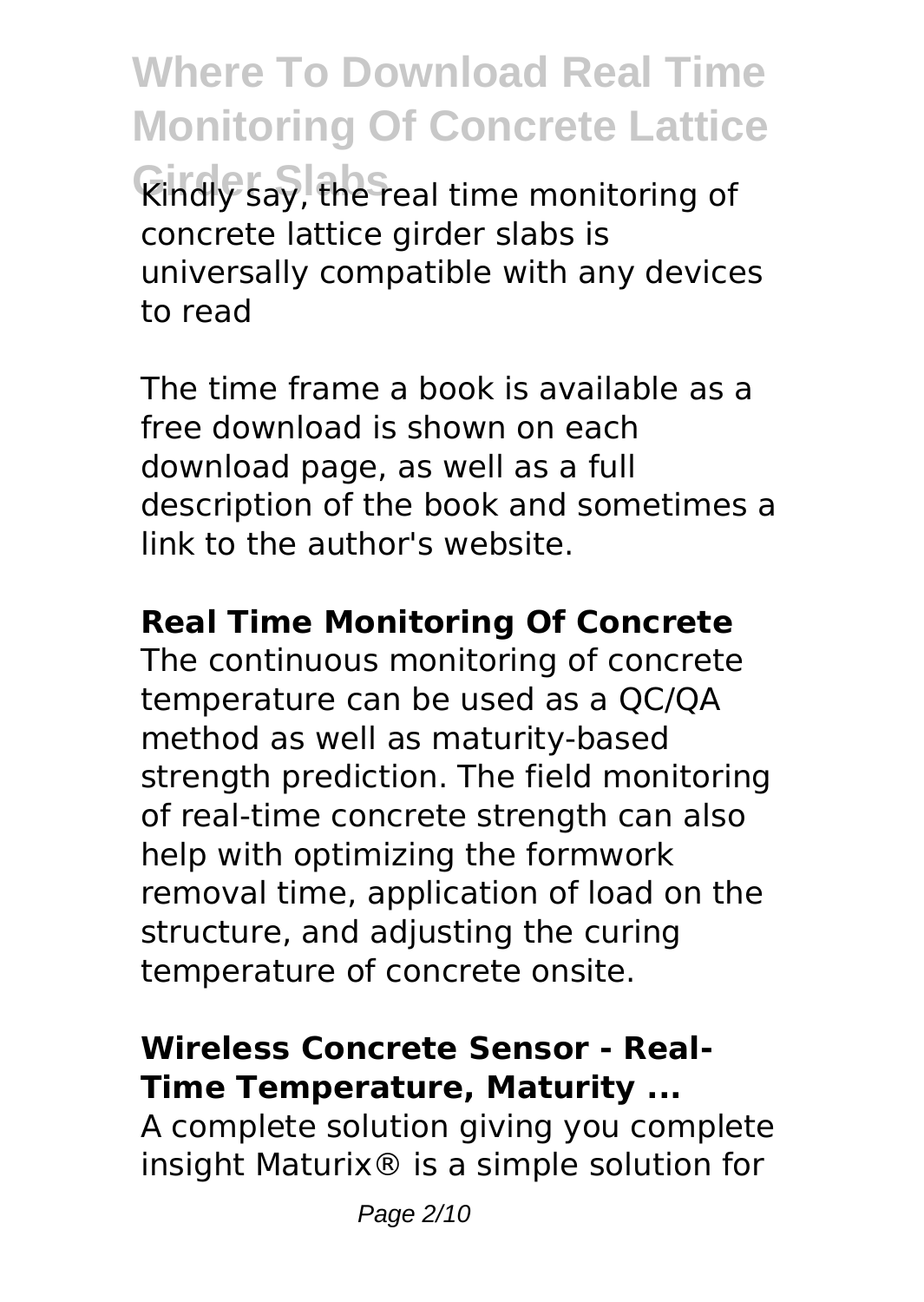**Where To Download Real Time Monitoring Of Concrete Lattice Girder Slabs** monitoring the concrete hardening process live. Durable hardware, simple online software and true wireless connectivity all combined into an easy-touse, yet powerful tool.

#### **Maturix - Maturix Smart Monitoring of Concrete Curing**

Concrete; IoT Allows for Real-Time Monitoring of Concrete Curing. The Internet of Things (IoT) is enabling fundamental changes on the construction jobsite

#### **IoT Allows for Real-Time Monitoring of Concrete Curing ...**

Converge develops real-time concrete monitoring solutions. Using the maturity method, the Converge system provides you with instant strength notifications, enabling you to strike without waiting on lab results. Your data is then leveraged to make your programme more efficient, safe, and sustainable.

#### **Converge - Keep Your Programme**

Page 3/10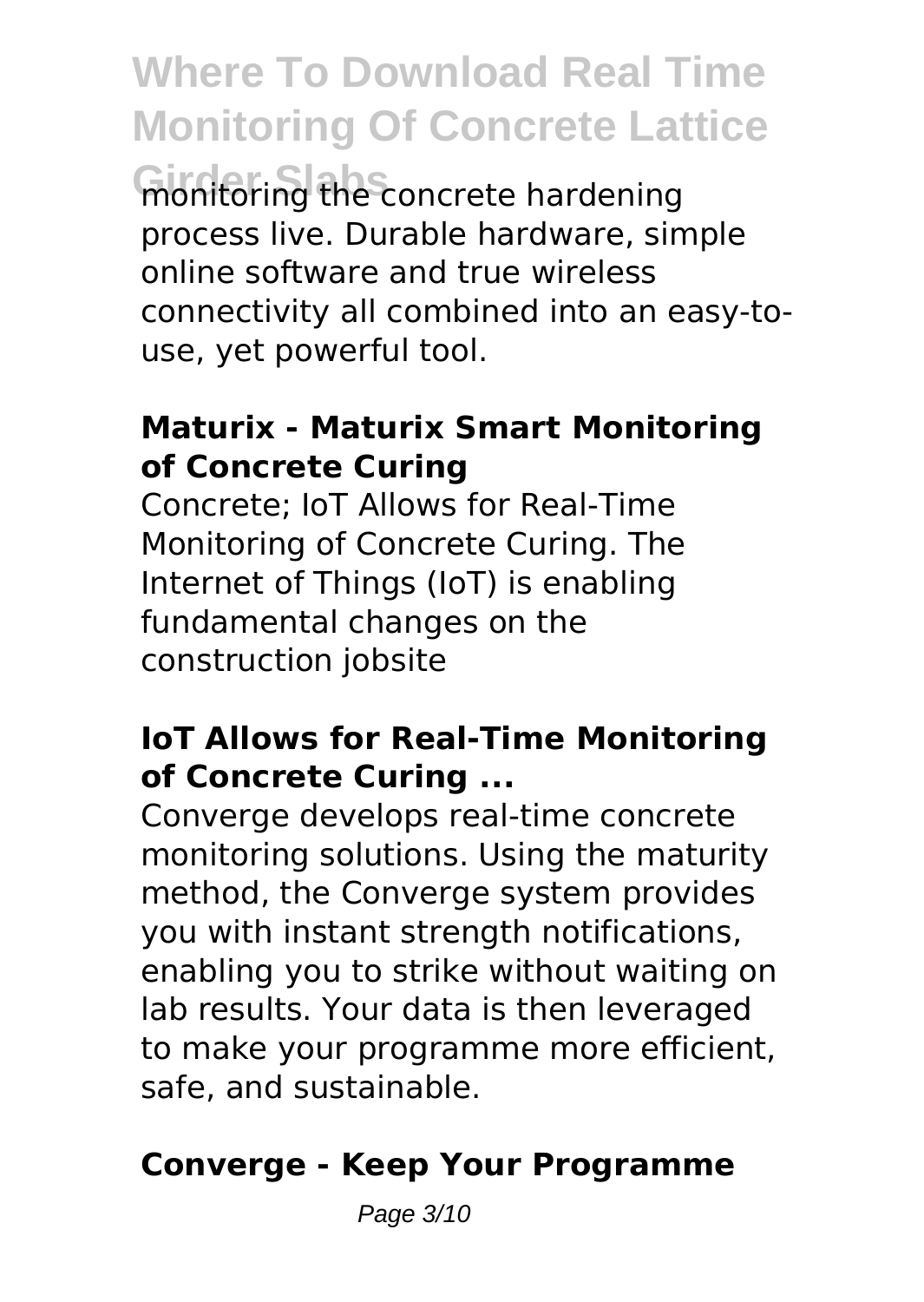## **Where To Download Real Time Monitoring Of Concrete Lattice Girder Slabs on Schedule**

Learn the importance of concrete strength monitoring in the field, the concept of concrete maturity, field applications, and the benefits of using the method...

#### **Real-Time Concrete Strength Monitoring - Maturity Method ...**

ConcreteDNA provides real-time concrete data to site management teams. Register one of the Converge sensors — Mesh or Signal — to your project, and allow your team to benefit from live concrete strength data and predictions, material performance analytics, advanced reporting, and teamwide collaboration.

#### **ConcreteDNA - Converge**

One of them happens to be the use of smart sensors for Monitoring Concrete Strength. As a result, contractors can gather data related to concrete strength and maturity in real time. This saves project time as well as resources that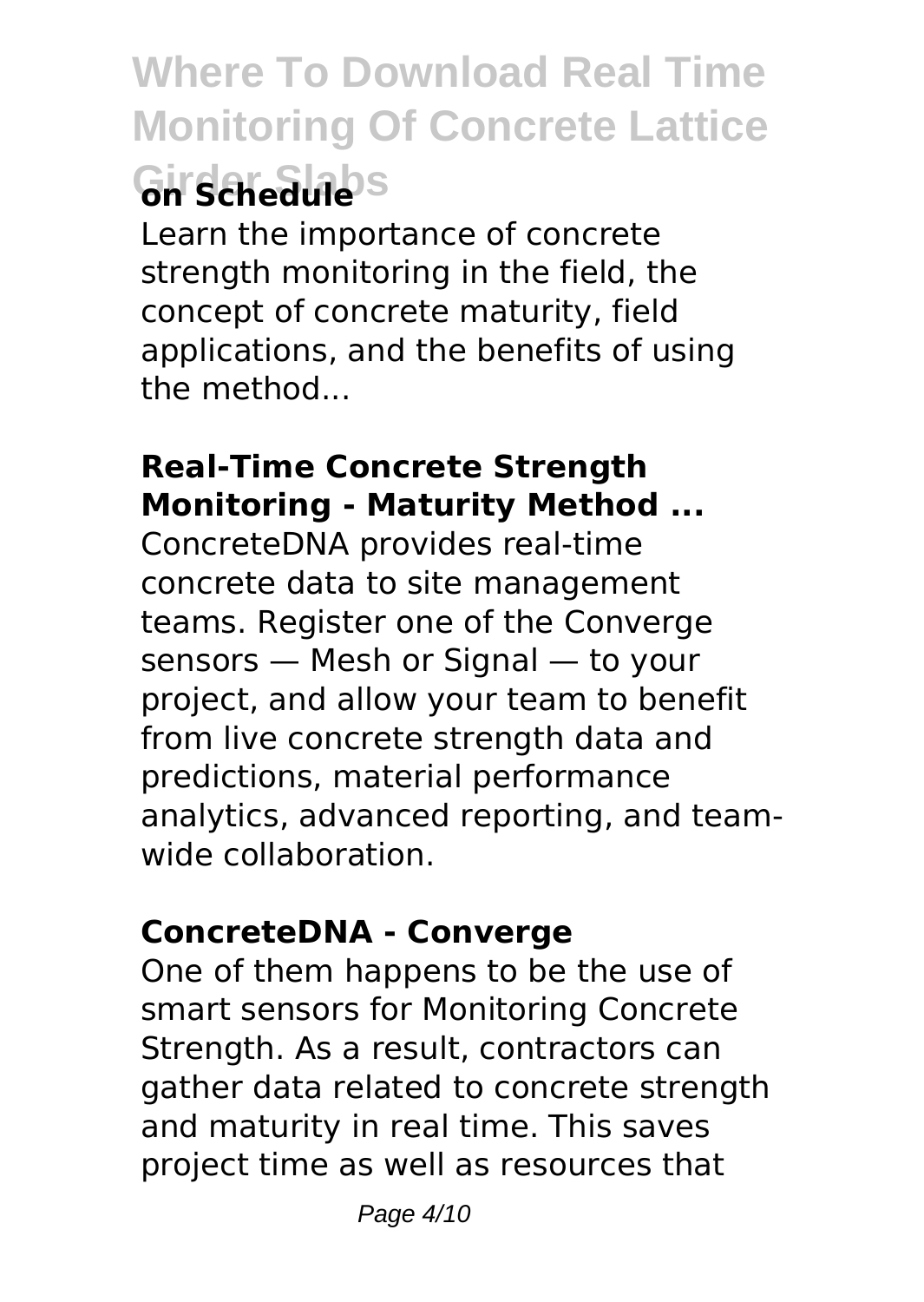**Where To Download Real Time Monitoring Of Concrete Lattice Girder Slabs** was previously wasted in laboratory tests to collect the same data.

#### **Monitoring Concrete Strength and Maturity | How to Do It ...**

Monitor Curing of Concrete in Real-Time SmartRock is the most widely used wireless concrete sensor in the world helping construction companies build structures faster, safely, and more efficiently.

#### **SmartRock™ | Concrete Temperature and Strength Sensor**

AB - Accurate real-time density monitoring is crucial in quality control and quality assurance during the asphalt concrete (AC) pavement construction process. Ground penetrating radar (GPR) technology has shown great potential in the continuous real-time density prediction of AC pavement.

#### **Real-Time Monitoring of Asphalt Concrete Pavement Density ...**

Solution Provides Real-time Remote Site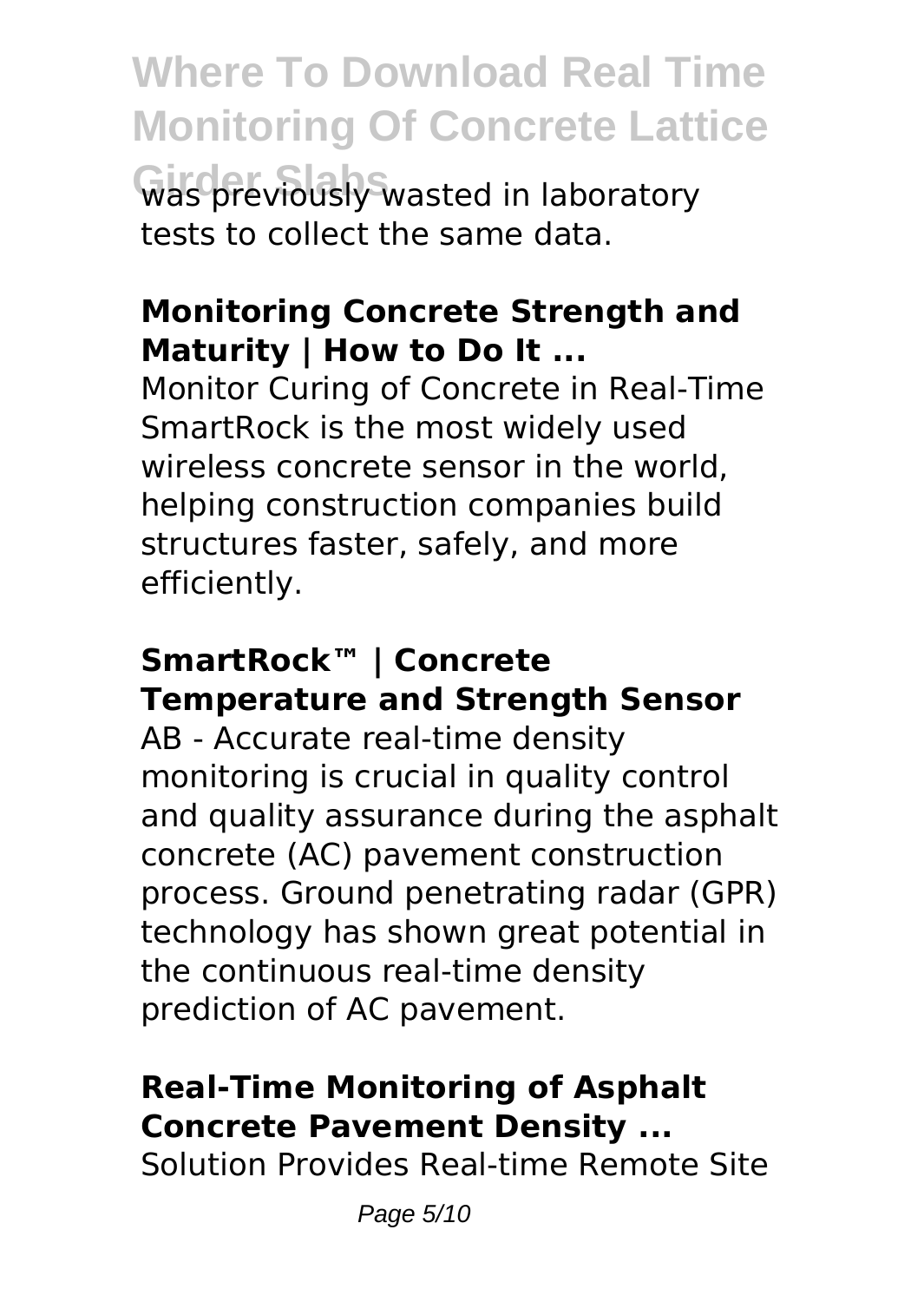## **Where To Download Real Time Monitoring Of Concrete Lattice**

**Girder Slabs** Monitoring and Collaboration for Sundt Construction. Site intelligence solutions continue to advance, giving project managers comprehensive visibility into every stage of the building process while enabling greatly improved communication and collaboration with project stakeholders.

#### **Real-time Remote Site Monitoring and Security| Concrete ...**

The software solution Maturix is used for in-situ casting to monitor the curing process of concrete in real-time. CURING TECHNOLOGY IN REAL-TIME FOR PRECAST CONCRETE ELEMENTS Using Maturix to monitor concrete elements enables production optimization, ensures high quality and decreases waste and costs.

#### **Maturix - Sensohive**

PASCHAL has launched a real-time monitoring solution PASCHAL Maturix that aims to facilitate the efficient concreting process and provide well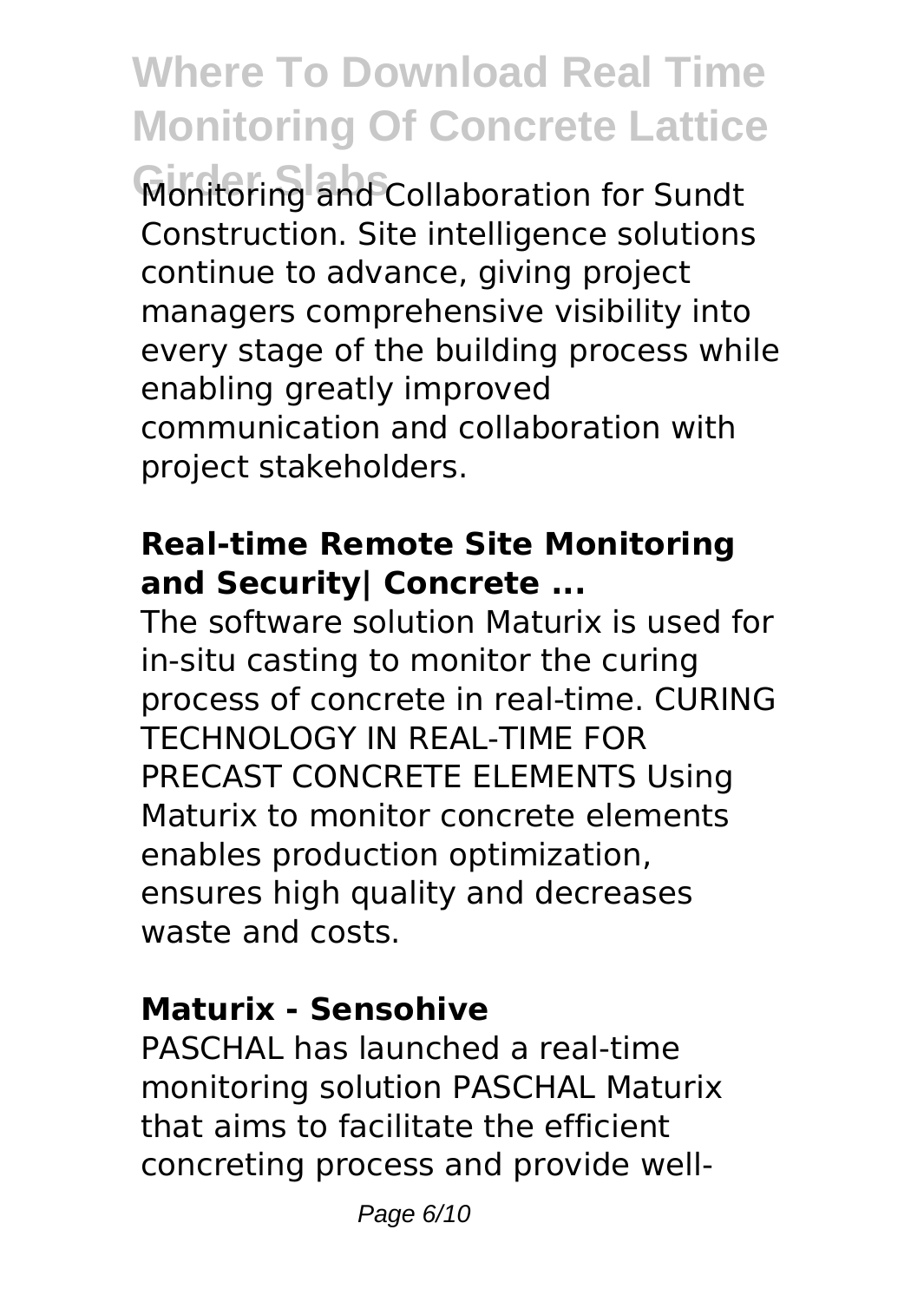**Where To Download Real Time Monitoring Of Concrete Lattice Girder Slabs** founded evaluations PASCHAL Maturix carries out an analysis of the concrete strength by means of intelligence and wireless radio transmitters.

#### **Real-time intelligent concrete monitoring with PASCHAL Maturix**

Email for Pricing SmartRock2™ is a rugged waterproof wireless sensor that allows real-time temperature and maturity monitoring of concrete. The sensor is placed in the concrete formwork (installed on the rebar) before pouring. Temperature Range: -30° to 80°C (-22° to 176°F)

#### **SmartRock2™ - Real-time temperature and maturity ...**

"The ability to monitor concrete strength in real time from remote locations helps expedite faster construction schedules, optimizing efficiencies, reducing costs, and improving safety." "This acquisition is consistent with Kryton's goal of helping contractors build faster and smarter through innovation.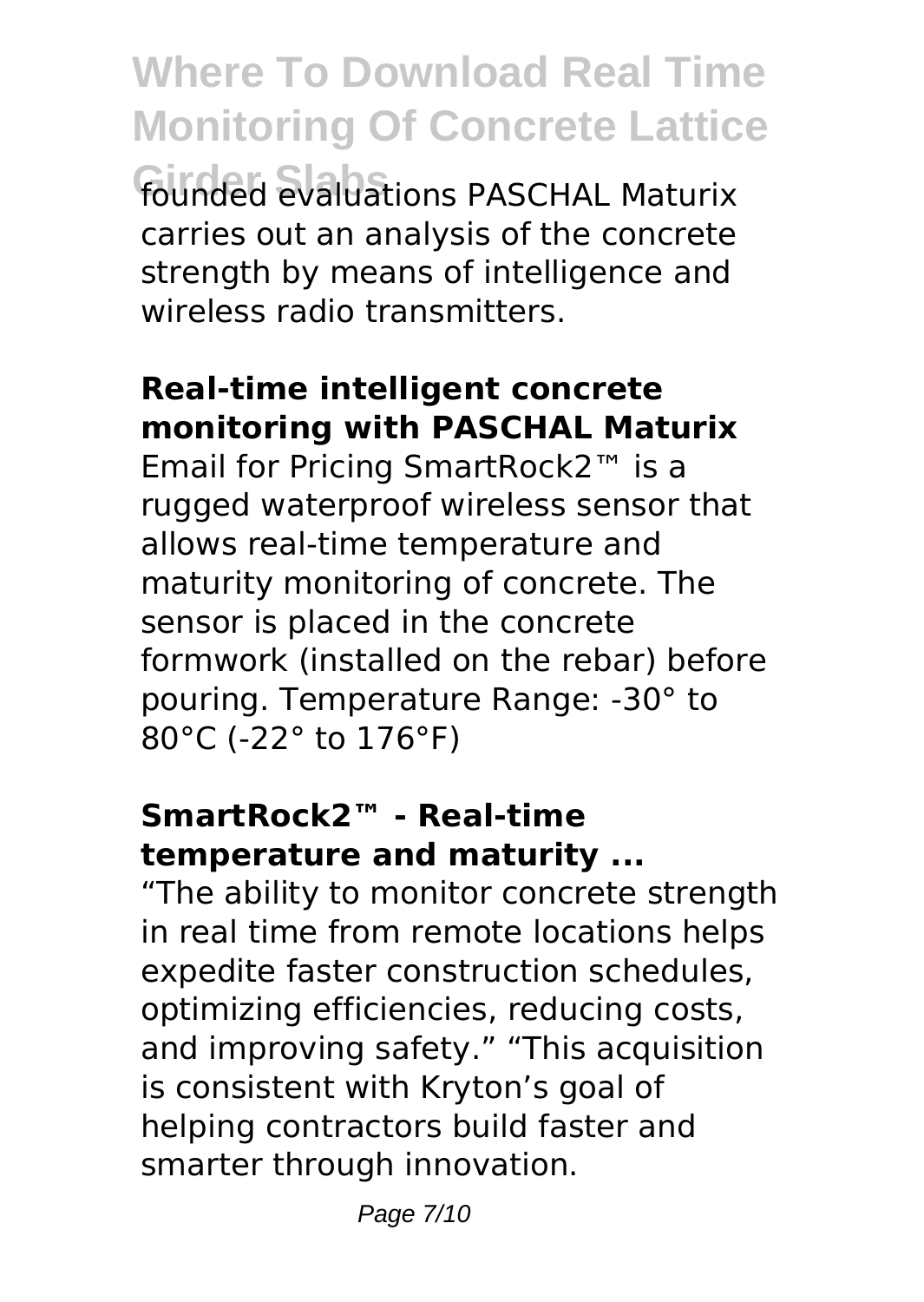### **Where To Download Real Time Monitoring Of Concrete Lattice Girder Slabs**

#### **Kryton Adds Wireless Real-Time Concrete Monitoring to its ...**

Real-time monitoring of early-age concrete strength allows contractors to proceed with critical operations like formwork removal, post-tensioning, and shore stripping much sooner than if they were relying on laboratory break tests. Ultimately, this cuts days, even weeks, off project schedules.

#### **Maturity Method - A Guide to Concrete Strength | Giatec ...**

We offer smart sensors, incorporated into the concrete of any construction element, that can monitor very accurately its strength, temperature, humidity and conductance, in real time and provide projections on the exact curing dynamics and strength development.

#### **Home | Greenvibe Sensing**

Monitor and predict concrete strength in real time from remote locations to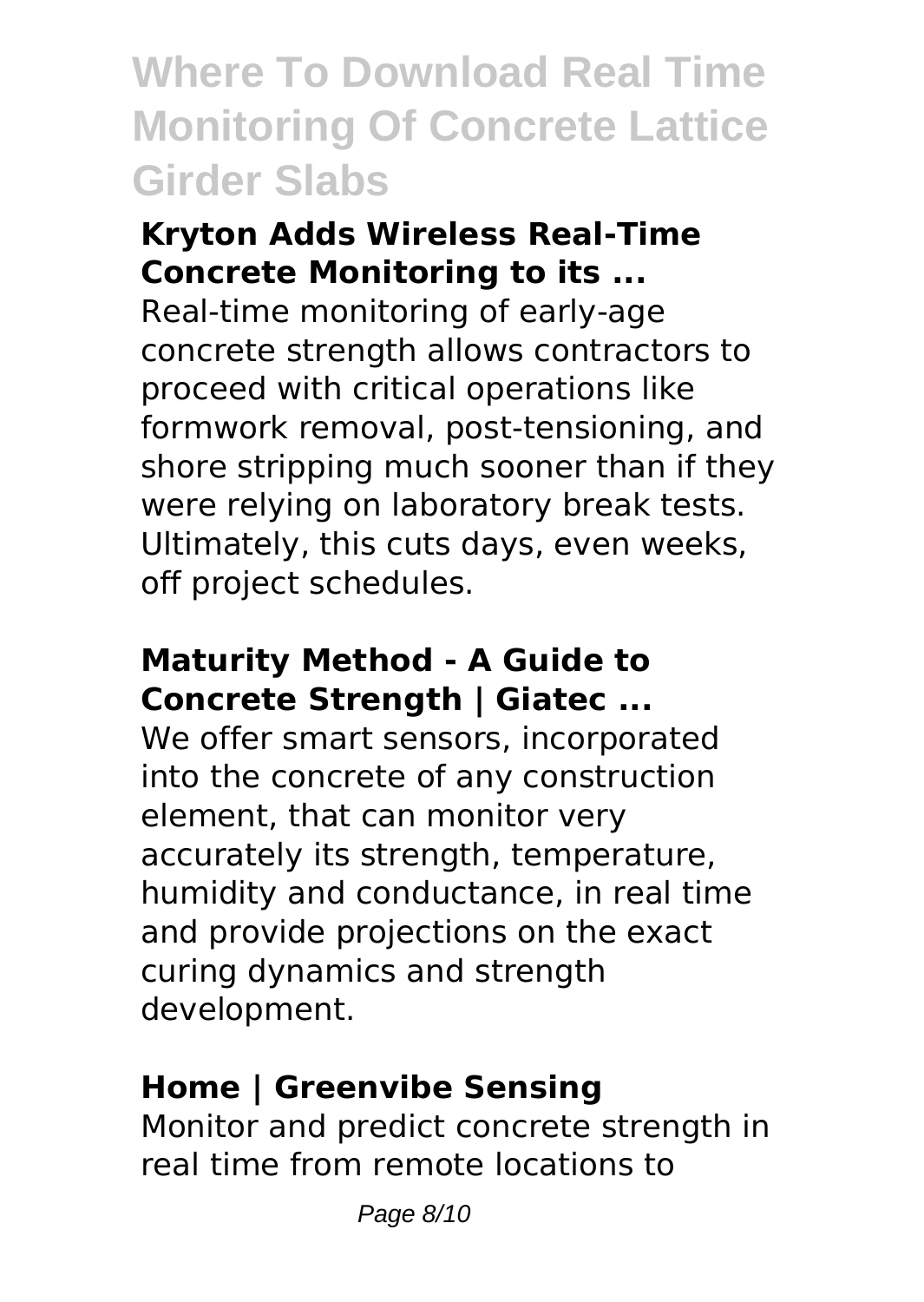## **Where To Download Real Time Monitoring Of Concrete Lattice**

**Girder Slabs** expedite faster construction schedules, optimize efficiencies, reduce cost and improve safety Kryton International Adds Wireless Real-Time Concrete Monitoring to its Smart Concrete® Product Offering through a Partial Acquisition of Sensohive Technologies ApS of Denmark

#### **Kryton International Adds Wireless Real-Time Concrete ...**

Intelligent and real-time concrete monitoring Maturix™ provides real-time monitoring of any concrete element in the production, both for precast and insitu casting. Follow the concrete curing...

#### **Maturix | Real-time concrete monitoring | LinkedIn**

Real-time Monitoring with Concrete Sensors LumiCon Concrete Sensors provide real-time insights into concrete temperature, maturity, and concrete strength along with full visibility into temperature differentials and relative humidity. Get a quote today Truly Wireless Concrete Sensors